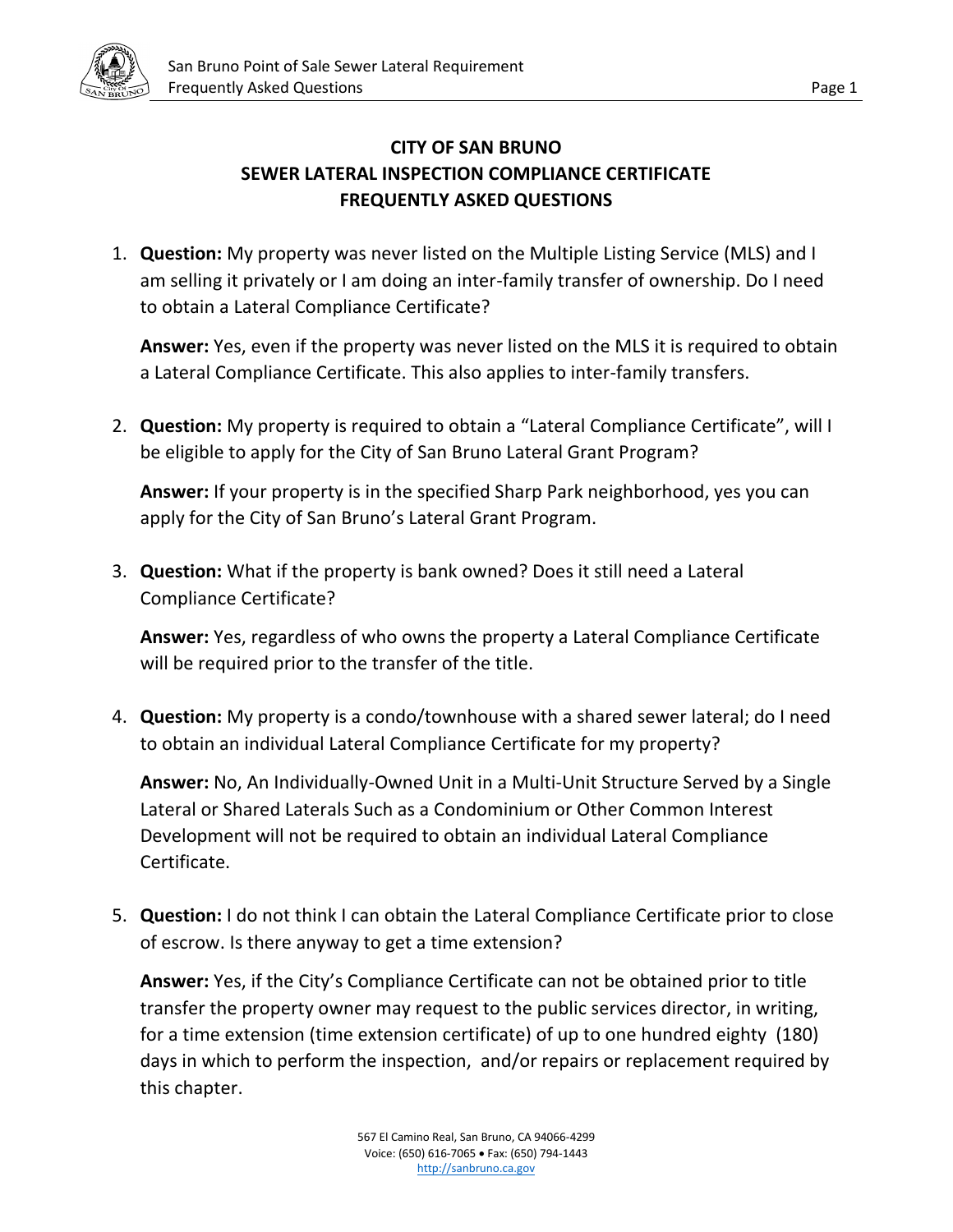

- The time extension certificate request shall be submitted to the City with the required fee established by the San Bruno Master Fee Schedule.
- As a condition of issuance of a time extension certificate, funds in the amount of \$7,500 are to be posted into an escrow account. Notwithstanding the escrow deposit, property owners are responsible for the full cost of sanitary sewer lateral compliance with City ordinance requirements, which may exceed the \$7,500 escrow deposit. Once the sanitary sewer lateral passes the required inspection and a certificate of compliance is issued by the City, funds will be released in accordance with escrow instructions.
- In the event that the work required by this chapter is not completed within one hundred and eighty (180) days of issuance of the time extension certificate, or the work does not meet the conditions required by this chapter, the escrow funds may be forfeited following a hearing, as appropriate, and the current property owner will be responsible for compliance with the requirements of this chapter. The City will take possession of the forfeited escrow funds and the current property owner must affirmatively demonstrate that sewer lateral complies with this chapter prior to requesting that the City consider release of the forfeited funds, less the City's costs, which may include costs of abatement. After close of escrow, the current property owner shall be responsible for all costs associated with compliance of this chapter.

The requirement to obtain a certificate of compliance prior to transfer of title in no way affects the legality of the transfer of title of the underlying property transaction.

6. **Question:** Is there a required company that I have to hire to make the sewer lateral video recording?

**Answer:** No, you can hire any person or company to perform the video but there are certain requirements that need to be met in order for the video to be acceptable. The video must meet these basic requirements:

- Shall be in DVD format.
- Shall be in color (any black & white, cloudy, fuzzy, or otherwise unclear video will be returned for resubmission).
- Shall show the address of the lateral on a continuous video with the lateral condition.
- Shall show the date the video was taken.